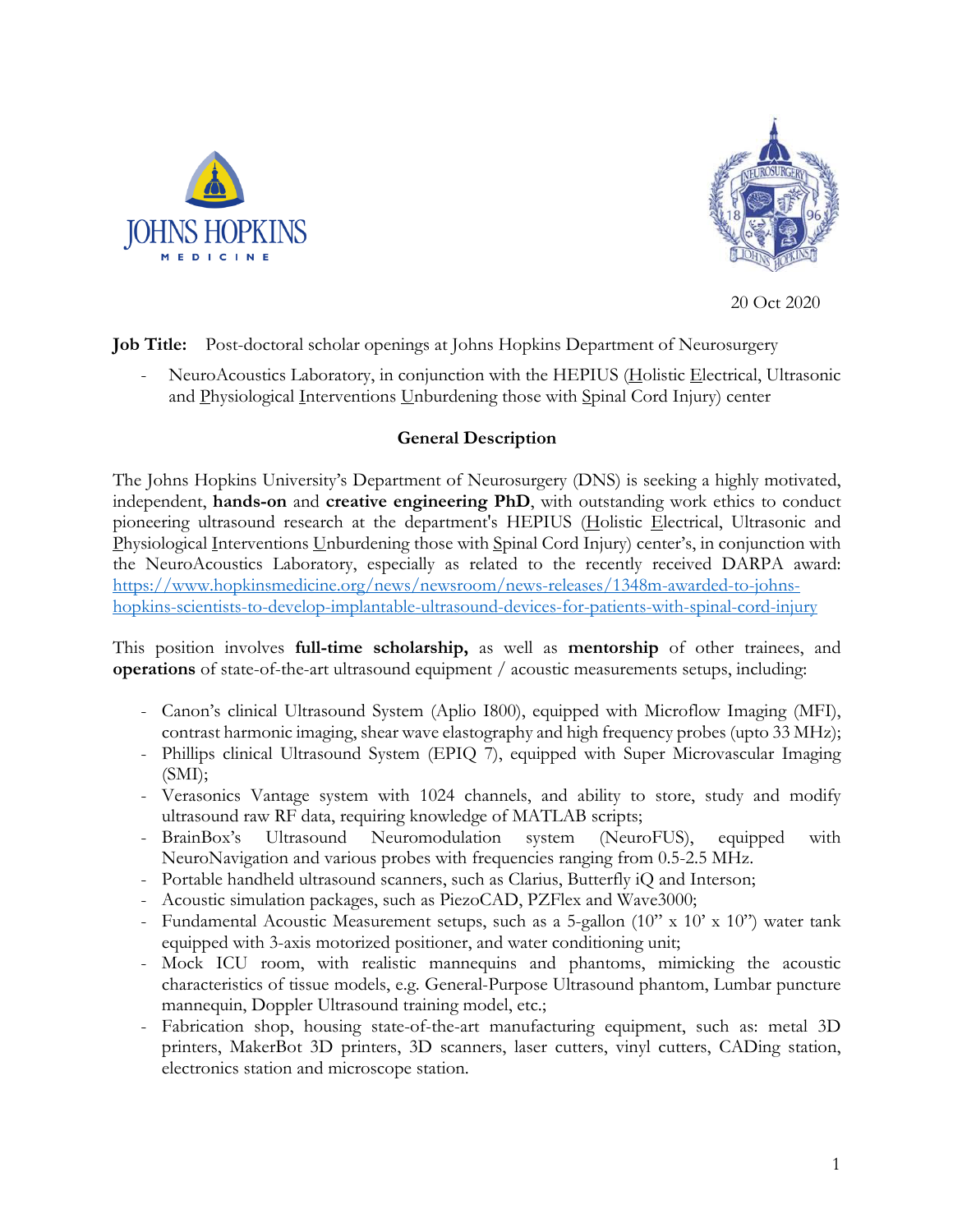The post-doctoral scholar's studies will play a pioneering role in **innovative** ultrasound devices that are built for FDA approval and use in human patients within 5 years timeline.

In addition to the hands-on engineering and scholarship responsibilities, this position will also be responsible for training and mentoring other trainees of the center to design, build, and test ultrasound technologies, particularly related to implantable sensors for spinal cord injury patients. This individual will also be the primary point of contact with other **collaborating ultrasound companies** (e.g. Sonic Concepts Inc, FUS Instruments, etc), as well as **collaborating academic labs** (e.g. Johns Hopkins Applied Physics Laboratory, Columbia University, etc) as well as **collaborating clinicians**, to develop and test devices in pre-clinical (animal) and clinical settings.

The HEPIUS and NeuroAcoustics centers are multipurpose facilities used for various innovation brainstorming meetings, innovative experiments, fundamental acoustic measurements, fabrication workshops, and events, and primarily for the Johns Hopkins Neurosurgery's DARPA award. The position will report to the center's Principle Investigators: Drs. Manbachi and Theodore.

# **Responsibilities**

# **1. Research and Scholarship**

- a) Coming up with new ideas, generating data and seeing them through peer-reviewed journal publications, or conference proceedings;
- b) Brainstorming with collaborating industries, academics and clinicians to start new initiatives; and generating preliminary data to pave the path for future funding for such ideas;
- c) Assisting with preparation and submission of funding applications for the center;
- d) Taking initiative to prepare and submit fellowship applications for themselves to promote their own career;

# **2. Educational and Instructional Development**

- e) Serve as scientific mentor and role model for lab trainees to support them in publications;
- f) Providing technical assistance to lab trainees including the development of technical workshops;
- g) Responsible for training and accountability of everyone else in terms of lab safety;
- h) Working closely with faculty, to integrate new equipment, procedures, or methods;

#### **3. Facilities Management**

- i) Setup, routine operations, and maintenance of the ultrasound lab facilities, managing both the use of space and equipment. Facilities include the main studio, as well as the ultrasound systems and fabrication equipment listed above;
- j) Developing procedures and checklists for efficient and safe use of all equipment;
- k) Continuously identifying and implementing creative ideas that employs these resources;
- l) Developing new software scripts to operate the equipment and expedite organizational operations;